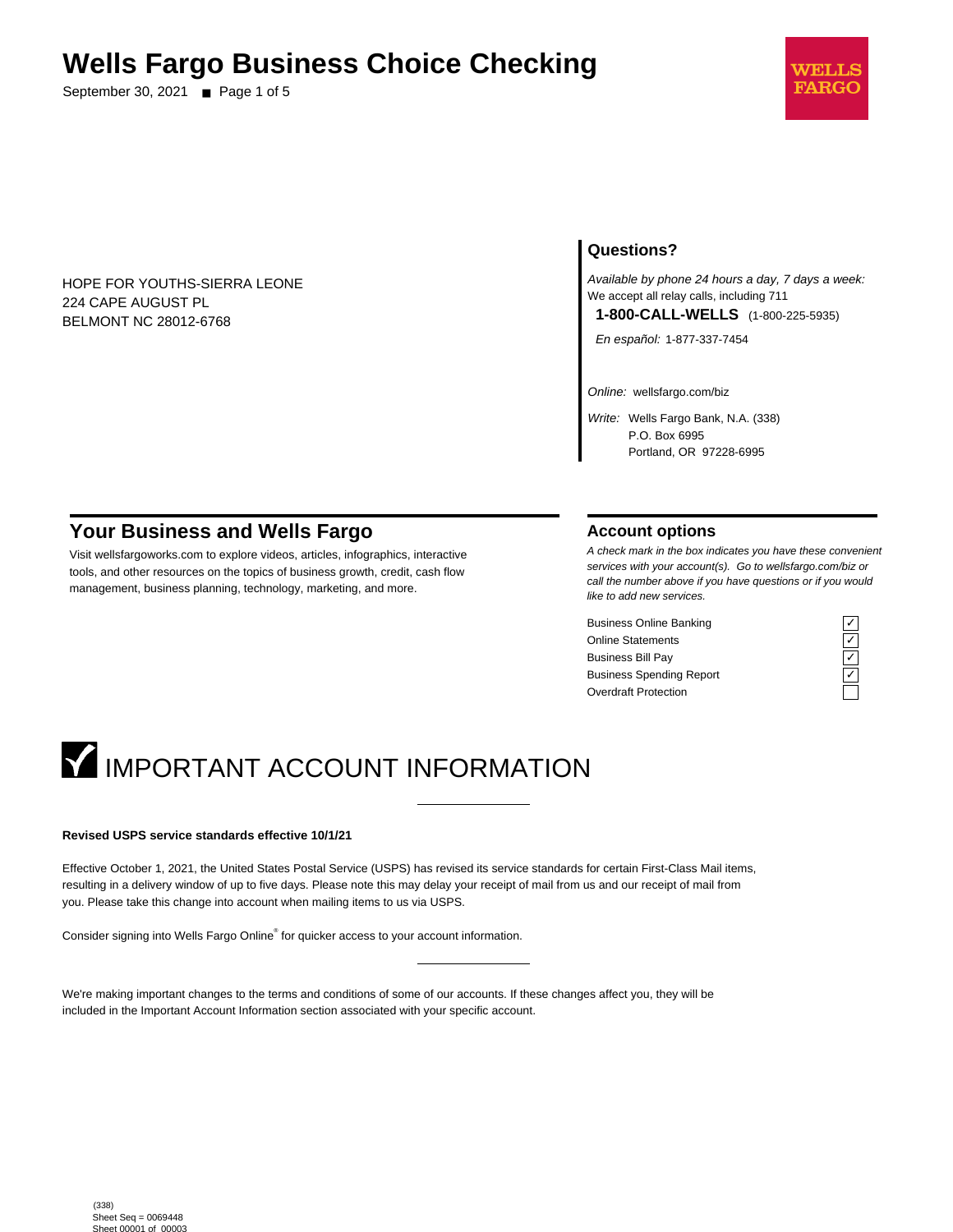

| <b>Statement period activity summary</b> |             | Account number:                                   |
|------------------------------------------|-------------|---------------------------------------------------|
| Beginning balance on 9/1                 | \$3,818.22  | <b>HOPE FOR YOUTHS-SIERRA LEONE</b>               |
| Deposits/Credits                         | 3,115.00    | North Carolina account terms and conditions apply |
| Withdrawals/Debits                       | $-6.135.00$ | For Direct Deposit use                            |
| Ending balance on 9/30                   | \$798.22    | Routing Number (RTN): 053000219                   |
|                                          |             | For Wire Transfers use                            |
|                                          |             | Routing Number (RTN): 121000248                   |

#### **Overdraft Protection**

This account is not currently covered by Overdraft Protection. If you would like more information regarding Overdraft Protection and eligibility requirements please call the number listed on your statement or visit your Wells Fargo branch.

## **Transaction history**

|                  | Check |                                                             | Deposits/ | Withdrawals/ | Ending daily |
|------------------|-------|-------------------------------------------------------------|-----------|--------------|--------------|
| Date             |       | Number Description                                          | Credits   | Debits       | balance      |
| 9/9              |       | Direct Pay Monthly Base                                     |           | 10.00        | 3,808.22     |
| 9/10             |       | Deposit Made In A Branch/Store                              | 250.00    |              | 4,058.22     |
| 9/13             |       | Wire Trans Svc Charge - Sequence: 210913027698 Srf#         |           | 45.00        |              |
|                  |       | Ow00001619989992 Trn#210913027698 Rfb#                      |           |              |              |
|                  |       | Ow00001619989992                                            |           |              |              |
| 9/13             |       | Wire Trans Svc Charge - Sequence: 210913027981 Srf#         |           | 45.00        |              |
|                  |       | Ow00001619974469 Trn#210913027981 Rfb#                      |           |              |              |
|                  |       | Ow00001619974469                                            |           |              |              |
| 9/13             |       | WT Fed#01898 Union Trust Bank L /Ftr/Bnf=Hope for Youths SI |           | 1,000.00     |              |
|                  |       | Kambia Chapter Srf# Ow00001619989992 Trn#210913027698       |           |              |              |
|                  |       | Rfb# Ow00001619989992                                       |           |              |              |
| 9/13             |       | WT 210913-027981 Rokel Comm'L Bank ( / Bnf=Hope for Youths  |           | 1,000.00     | 1,968.22     |
|                  |       | SI Kono Chapter Srf# Ow00001619974469 Trn#210913027981      |           |              |              |
|                  |       | Rfb# Ow00001619974469                                       |           |              |              |
| 9/15             |       | WT Seq210368 WF Return Wires IN Proc /Org= Srf#             | 955.00    |              |              |
|                  |       | 2021091500105262 Trn#210915210368 Rfb#                      |           |              |              |
| 9/15             |       | 1004 Check                                                  |           | 900.00       | 2,023.22     |
| $\frac{1}{9/17}$ |       | Wire Trans Svc Charge - Sequence: 210917108480 Srf#         |           | 45.00        |              |
|                  |       | Ow00001631123068 Trn#210917108480 Rfb#                      |           |              |              |
|                  |       | Ow00001631123068                                            |           |              |              |
| 9/17             |       | WT Fed#00006 Union Trust Bank L /Ftr/Bnf=Hope for Youths SI |           | 1,000.00     | 978.22       |
|                  |       | Kambia Chapter Srf# Ow00001631123068 Trn#210917108480       |           |              |              |
|                  |       | Rfb# Ow00001631123068                                       |           |              |              |
| 9/22             |       | WT Seq#62440 WF Return Wires IN Proc /Org= Srf#             | 955.00    |              |              |
|                  |       | 2021092200013583 Trn#210922062440 Rfb#                      |           |              |              |
| 9/22             |       | Wire Trans Svc Charge - Sequence: 210922123490 Srf#         |           | 45.00        |              |
|                  |       | Ow00001641783427 Trn#210922123490 Rfb#                      |           |              |              |
|                  |       | Ow00001641783427                                            |           |              |              |
| 9/22             |       | WT Fed#00595 Union Trust Bank L /Ftr/Bnf=Hope for Youths SI |           | 1,000.00     | 888.22       |
|                  |       | Kambia Chapter Srf# Ow00001641783427 Trn#210922123490       |           |              |              |
|                  |       | Rfb# Ow00001641783427                                       |           |              |              |
| 9/28             |       | WT Seq#57846 WF Return Wires IN Proc /Org= Srf#             | 955.00    |              | 1,843.22     |
|                  |       | 2021092800013820 Trn#210928057846 Rfb#                      |           |              |              |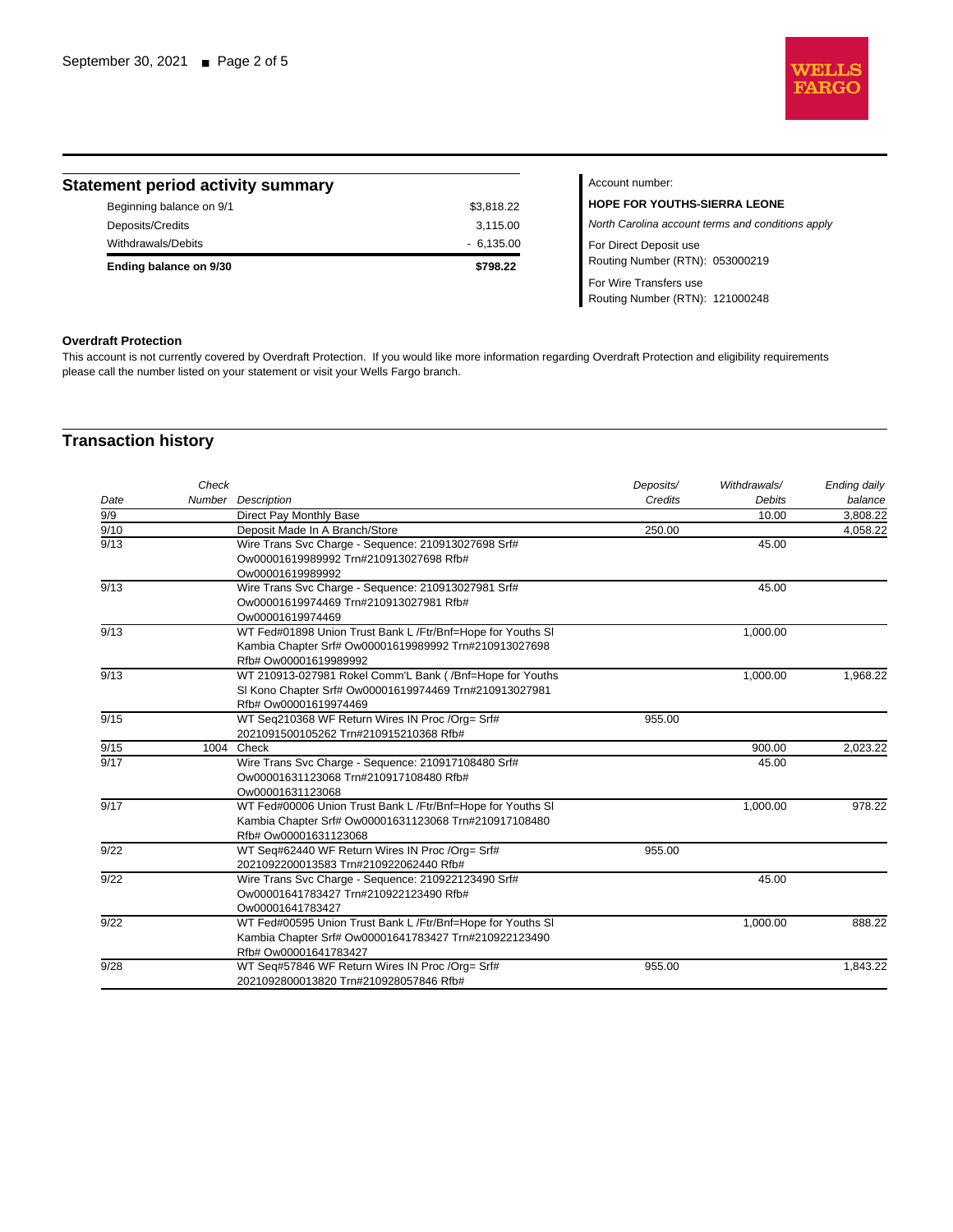

#### **Transaction history (continued)**

|               | Check                  |                                                          | Deposits/  | Withdrawals/ | Ending daily |
|---------------|------------------------|----------------------------------------------------------|------------|--------------|--------------|
| Date          | Number                 | Description                                              | Credits    | Debits       | balance      |
| 9/29          |                        | Wire Trans Svc Charge - Sequence: 210929073544 Srf#      |            | 45.00        |              |
|               |                        | Ow00001656078299 Trn#210929073544 Rfb#                   |            |              |              |
|               |                        | Ow00001656078299                                         |            |              |              |
| 9/29          |                        | WT 210929-073544 Rokel Comm'L Bank (/Bnf=Hope for Youths |            | 1.000.00     | 798.22       |
|               |                        | SI Kono Chapter Srf# Ow00001656078299 Trn#210929073544   |            |              |              |
|               |                        | Rfb# Ow00001656078299                                    |            |              |              |
|               | Ending balance on 9/30 |                                                          |            |              | 798.22       |
| <b>Totals</b> |                        |                                                          | \$3.115.00 | \$6.135.00   |              |

The Ending Daily Balance does not reflect any pending withdrawals or holds on deposited funds that may have been outstanding on your account when your transactions posted. If you had insufficient available funds when a transaction posted, fees may have been assessed.

**Summary of checks written** (checks listed are also displayed in the preceding Transaction history)

| <b>Number</b> | Date | Amount |
|---------------|------|--------|
| 1004          | 9/15 | 900.00 |

#### **Monthly service fee summary**

For a complete list of fees and detailed account information, see the disclosures applicable to your account or talk to a banker. Go to wellsfargo.com/feefaq for a link to these documents, and answers to common monthly service fee questions.

| Fee period 09/01/2021 - 09/30/2021<br>____<br>____ | Standard monthly service fee \$0.00 | \$0.00<br>You paid. |
|----------------------------------------------------|-------------------------------------|---------------------|
| WX/W5                                              |                                     |                     |

#### **Account transaction fees summary**

|                            |            | Units    | Excess | Service charge per | Total service |
|----------------------------|------------|----------|--------|--------------------|---------------|
| Service charge description | Units used | included | units  | excess units (\$)  | charge $(\$)$ |
| Cash Deposited (\$)        | 200        | 7.500    |        | 0.0030             | 0.00          |
| Transactions               |            | 200      |        | 0.50               | 0.00          |
| Total service charges      |            |          |        |                    | sa na         |

**Total service charges \$0.00**

#### **Important Account Information**

#### **Your Business Choice Checking account is changing.**

**Effective November 15, 2021,** your Business Choice Checking account will be converted to an Initiate Business Checking account. With this change, the monthly service fee will decrease from \$14 to \$10. Your options to avoid the monthly service fee will stay the same. You can avoid the \$10 monthly service fee with ONE of the following options each fee period:

- Maintain a \$500 minimum daily balance

- Maintain a \$1,000 average ledger balance

If you do not meet one of the options above, the monthly service fee will be charged for fee periods ending on or after November 15, 2021.

**In addition, effective with the fee period beginning after October 16, 2021,** other features of your account will change: - Your account will include fewer Transactions at no charge, decreasing from 200 to 100 each fee period. The fee for Transactions over 100 each fee period is \$0.50 each.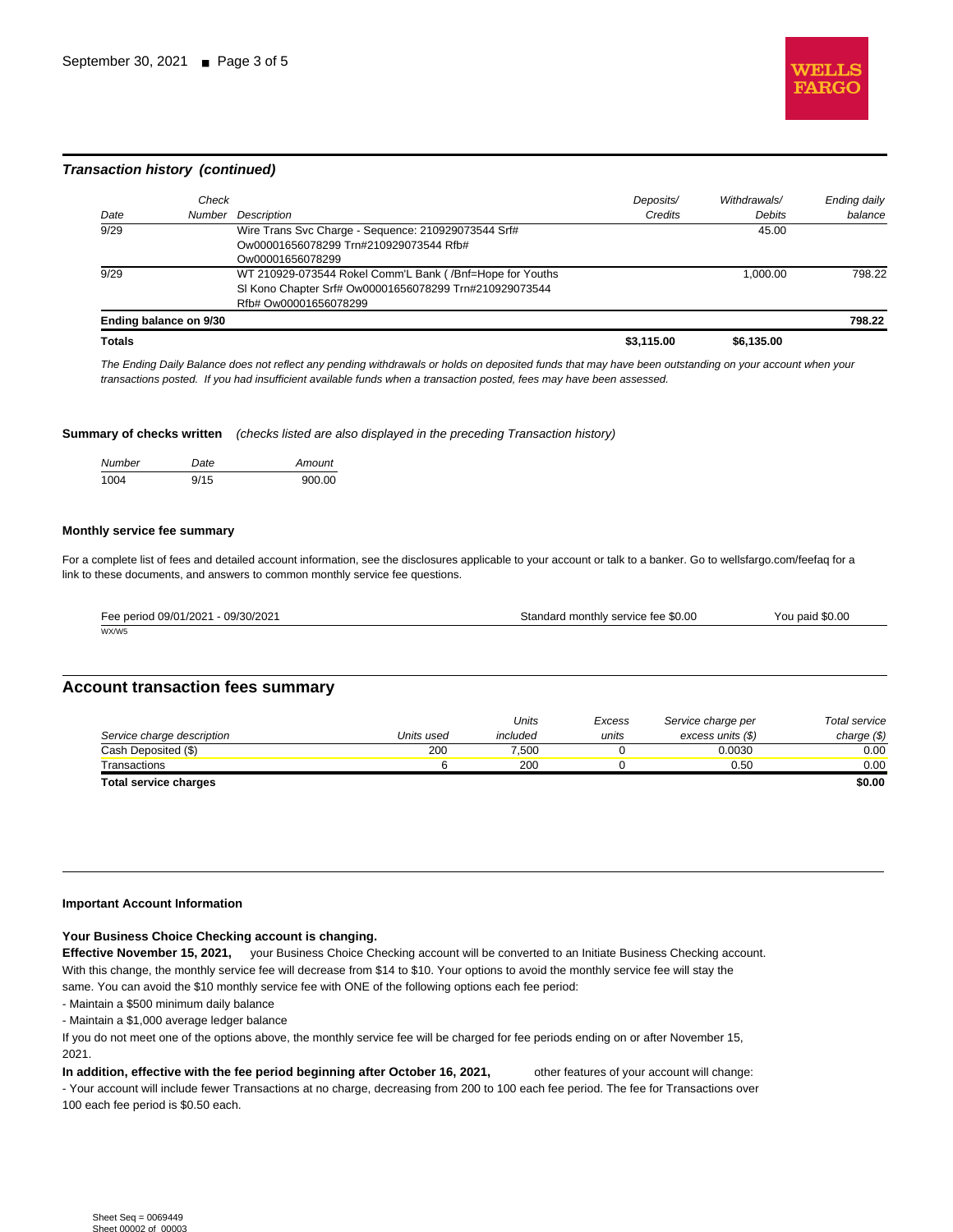

- Your account will include less Cash Deposits Processed at no charge, decreasing from \$7,500 to \$5,000 each fee period. The fee for Cash Deposits Processed over \$5,000 is \$0.30 per \$100 deposited.

**Fee Period:** The fee period is the period used to calculate monthly fees. Your statement includes a monthly service fee summary with the dates of the fee period. The monthly service fee summary is also available through Wells Fargo Business Online® or Wells Fargo Mobile<sup>®</sup>.

**What remains the same:**

- Your account number will remain the same.

- The Business Fee and Information Schedule and Deposit Account Agreement, as amended, continue to apply.

If you have questions about these changes, please contact your local banker or call the number listed on this statement. Thank you for banking with Wells Fargo. We appreciate your business.

#### **Important Account Information**

**Effective with the fee period beginning after November 15, 2021,** the courtesy monthly service fee waiver on this checking account will expire.

Thank you for being a valuable customer. If you have any questions about this change, please contact your local banker or call the number listed on your statement. Please note the Business Account Fee and Information Schedule and the Deposit Account Agreement, as amended, continue to apply.

# **IMPORTANT ACCOUNT INFORMATION**

We are updating the Deposit Account Agreement ("Agreement") dated May 28, 2021. Effective August 9, 2021, in the section of the Agreement titled "Closing Accounts," the subsection "Closing your account if the balance is zero" is deleted and replaced with the following:

**Accounts with a zero balance will continue to be charged applicable fees** (like the monthly service fee) until you request to close your account. We may close an account (except analyzed business accounts) with a zero balance on the fee period ending date or at month end without prior notification to you. Once an account is closed (either by you or us), no fees will be assessed on the account. - To prevent closure by us, an account with a zero balance must have a qualifying transaction posted within the last two months of the most recent fee period ending date. IOLTA and RETA accounts require a qualifying transaction within ten months of the most recent fee period ending date.

- Examples of qualifying transactions are deposits and withdrawals made at a branch, ATM, online, mobile, or via telephone; one-time and recurring transfers made at a branch, ATM, online, mobile, or via telephone; automatic or electronic deposits, such as from payroll or government benefits; automatic or electronic payments, including Bill Pay; one-time and recurring purchases or payments made using a card or mobile device; and checks paid from the account. IOLTA and RETA accounts are not eligible for ATM cards or debit cards.

- Bank-originated transactions, like monthly service or other fees, are not considered qualifying transactions that will prevent closure of an account with a zero balance.

All other aspects of the Agreement remain the same. If there is a conflict between the updated language above and the Agreement, the updated language will control. The most recent Deposit Account Agreement and related addenda are located online at wellsfargo.com/online-banking/consumer-account-fees.